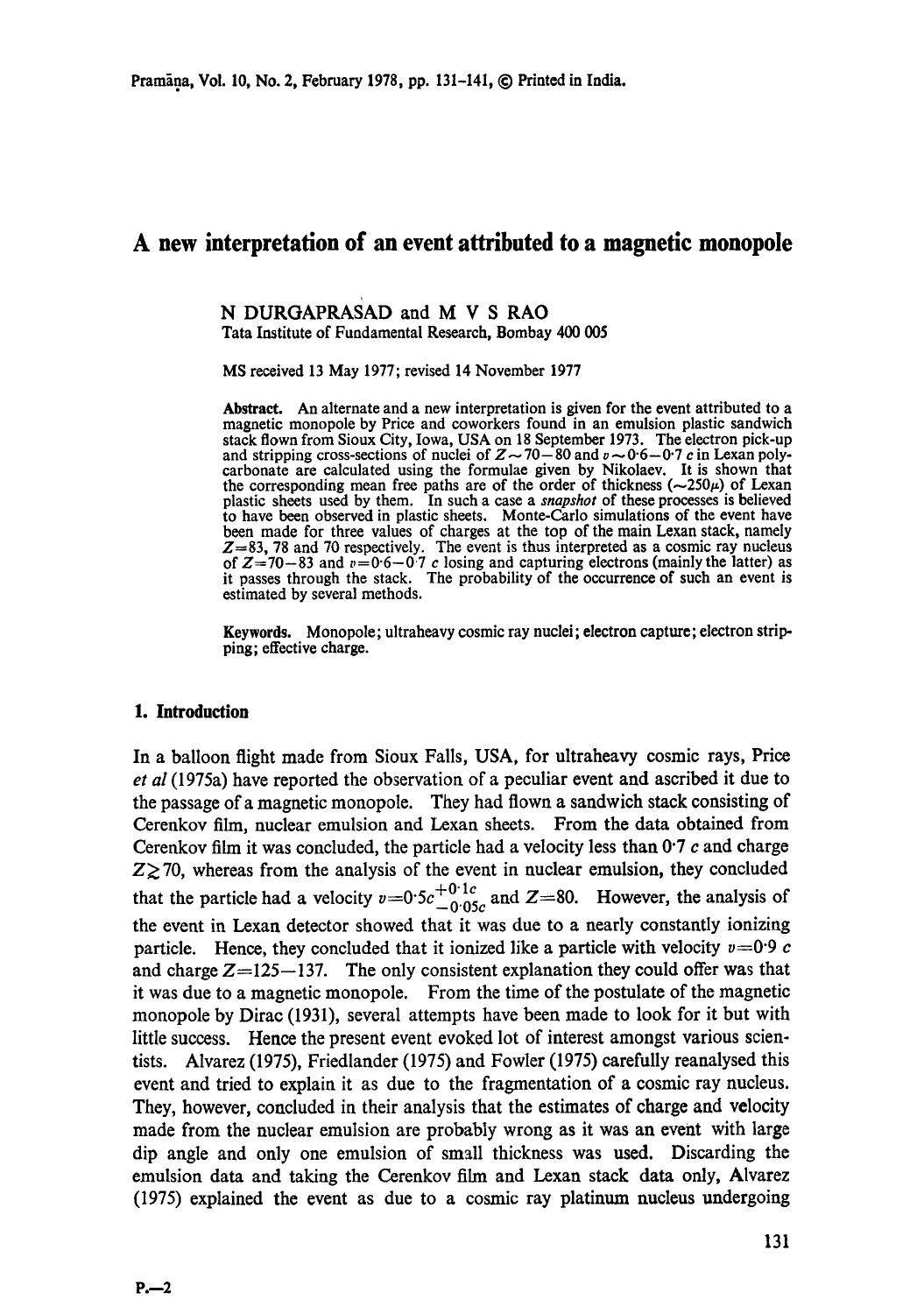| Charge of the<br>nucleus at<br>entry into<br>Lexan stack | Velocity of<br>nucleus at<br>entry into<br>the Lexan stack | Number of frag-<br>mentations requi-<br>fits | Probability of the<br>red for getting best occurrence of event |
|----------------------------------------------------------|------------------------------------------------------------|----------------------------------------------|----------------------------------------------------------------|
| 83                                                       | 0.70                                                       |                                              | $1.7 \times 10^{-2}$                                           |
| 77                                                       | 0.65                                                       |                                              | $3.1 \times 10^{-4}$                                           |
| 70                                                       | 0.60                                                       | 8                                            | $6 \times 10^{-12}$                                            |

Table 1. Interpretation given by Fleischer and Walker (1975)

fragmentation first into an osmium nucleus and later into a tantulum nucleus. Fowler (1975) and Friedlander (1975) independently gave a similar explanation. Fleischer and Walker (1975) summarized these observations and gave the probabilities of occurrence of such an event as shown in table 1.

Price *et al* (1975b) in a subsequent paper argued that there is no reason to assume that the emulsion measurements are in error. If one takes the velocity of the particle as 0"6c as measured in the emulsion, the probability of occurrence of eight fragmentations is  $6 \times 10^{-13}$  which indicates the monopole interpretation as the most likely one.

We have in this paper reanalysed the event in a novel framework not considered so far and calculated the cross-sections for the orbital electron capture and stripping at these energies and charge values. These processes become significant at velocities near  $v \leq Zc/137$  and hence could be important for this event. We show that the corresponding mean free paths are of the order of the thickness of the plastic sheets. In such a case we show that the new interpretation of this event as due to a cosmic ray nucleus picking up and losing electrons is the most probable one.

# **2. Cross-sections**

As mentioned earlier, when a particle of near relativistic velocity loses energy in a medium and approaches a velocity  $v \leq Z_c/137$  and hence for  $Z=70$ -80, at  $\beta=v/c \leq 0.6$ , the capture and pick-up processes become important. To calculate the stripping and pick-up cross sections of heavy nuclei we use the formulae given by Nikolaev (1965). These cross-sections are found to be accurate up to  $10-20\%$  experimentally for ions up to krypton  $(Z=36)$  at high energies and for fission fragments of high charge at low energies. In the absence of experimental data at high energies and high charge values, we assume that the relations hold good for nuclei in the charge range  $Z=70-80$  also.

## *2.1. Pick up cross-sections*

2.1.1. *Non-radiative capture cross-sections:* Oppenheimer (1928) and Brinkman and Kramers (1930) have given the pick-up cross-sections for protons. The formula, usually applied to protons of low energies, is known as the OBK formula. These capture cross-sections for fast particles have been discussed by Bohr and Lindhard (1954). Nikolaev (1965) has reviewed and extensively discussed the relevant formulae to be used for heavy nuclei and fast particles. In figure I, we show the capture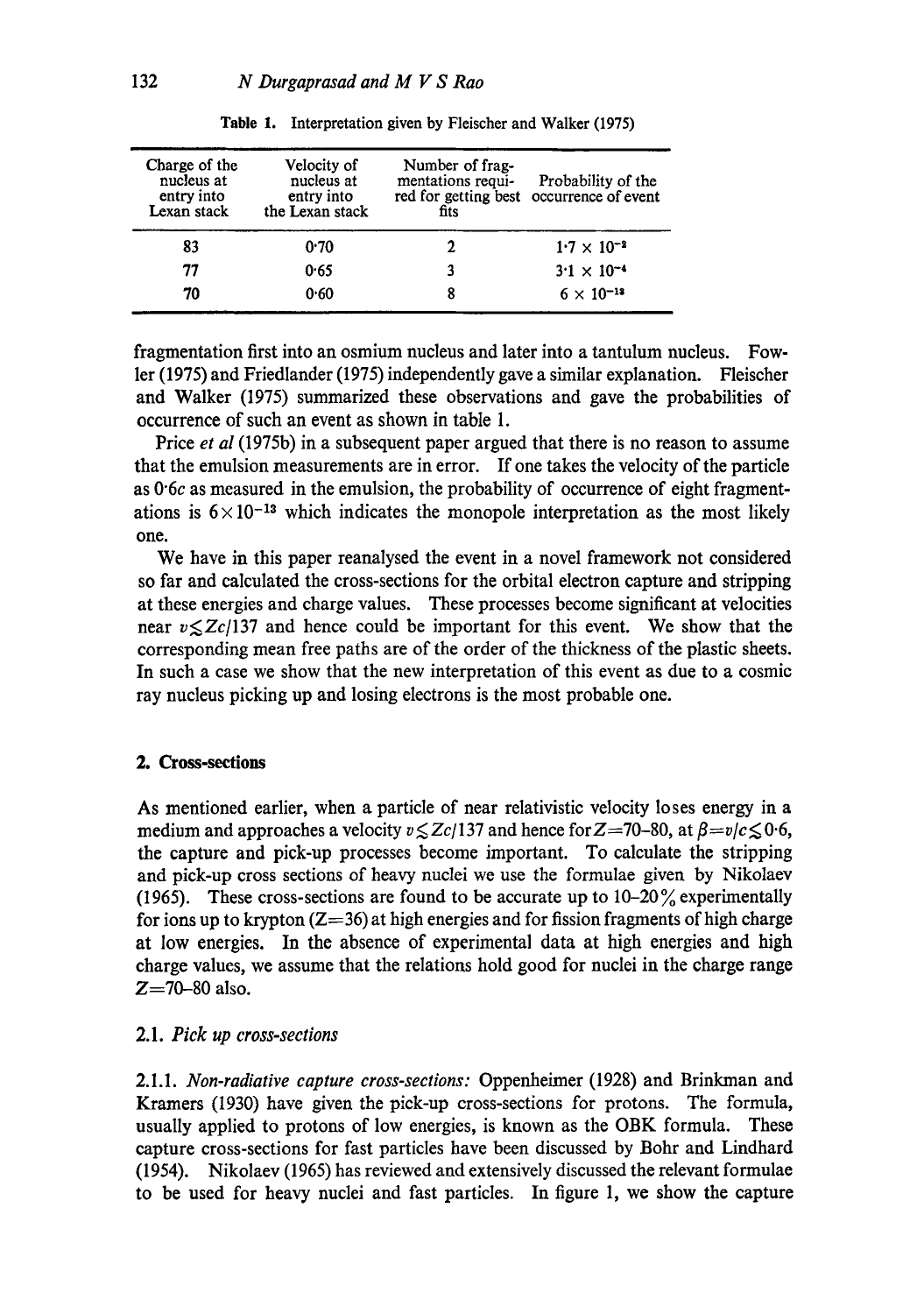cross-sections  $\sigma_c$  as a function of  $\beta$  for the values 1, 10 and 70 of primary charge. We have compared in figure 1 the following formulae given as equations in Nikolaev  $(1965)$ : (1) OBK formula eq.  $(4.1)$  (1965) and denoted as OBK in our figure; (2) Bohr and Lindhard formulae--eq. (4.9) and denoted as BL. (3) Nikolaev formula for high charges--eq.  $(4.11)$  and denoted as NH.  $(4)$  Nikolaev formula for low charges  $-eq$ , (4.12) and denoted as NL. We have used formula (4) for calculating the pick-up cross-sections for reasons mentioned below:

It can be seen from figure 1 that for protons, formulae (1) and (4) both give nearly the same cross-sections within a factor of 2 to 5, while the other formulae give much higher cross-sections. But they all show the same trend, i.e. the decrease of crosssections with increasing value of  $\beta$ .

For heavy nuclei like  $Z=70$ , OBK formula shows a peculiar trend. The crosssection rises with increasing  $\beta$ , reaches a maximum around 0.4c and then falls with increasing  $\beta$ . The other formula, on the other hand, shows decreasing cross-sections with increasing  $\beta$ .

But which of these formulae is applicable for nuclei of very high charges ? Nikolaev (1965, p. 282) comments that for uranium fission fragments formulae (2) and (3) agree



**Figure 1.** Capture cross-sections  $\sigma_c$  as a function of  $\beta$  in carbon medium for primary nuclei of charges  $Z_P = 1$ , 10 and 70 given by different formulae referred to in the text.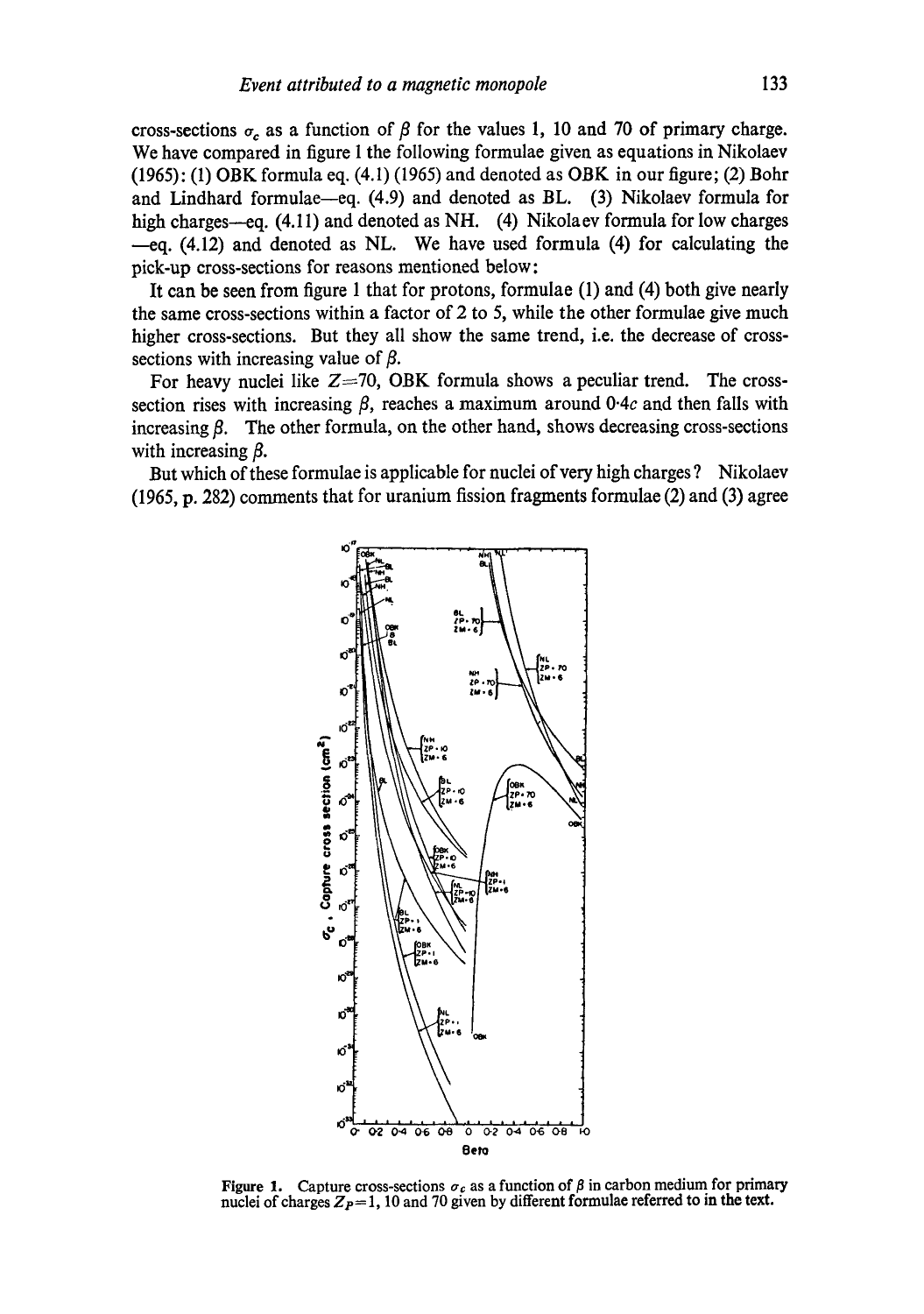within a factor of 1.6 and that formula (3) gives values closer to experimental values. The OBK formula gives cross-sections in orders of magnitude lower than the rest. Apparently, one should use Nikolaev formula (3) for high charges. But after a careful consideration, we feel that in the present case, where  $Z/B$  is of the order of 110-120, formula (4) is better applicable. The difference between formulae (3) and (4) is not appreciable in this range. It may be noted that for  $\beta$  =0.7, formulae (2), (3) and (4) for  $Z=70$ , give values of capture mean free paths in Lexan as 0.21, 0.47, and  $0.30 \text{ g/cm}^3$  respectively. They all agree within a factor of a 2 but disagree with the value obtained using OBK formula.

We calculate the pick-up cross-section  $\sigma_c$ , according to the formula (eq. 4.12 of Nikolaev 1965) for ions of atomic number Z

$$
\sigma_c = \sigma_{z, z-1} = \pi a_0^2 Z^5 Z_{\text{med}} (Z_{\text{med}}^*)^5 \left(\frac{2v_0}{v}\right)^{12} \left[1 + 4 Z_{\text{med}}^* \frac{v_0^2}{v^2}\right]^{-4} \tag{1}
$$

where  $a_0$  is the Bohr radius=0.53 × 10<sup>-8</sup> cms,  $v_0$  is the corresponding electron velocity,  $Z_{\text{med}}$  is the atomic number of the medium and  $Z_{\text{med}}^*$  is the effective charge of the medium. At a velocity  $v=5 \times 10^8$  cm/sec, the value of  $Z_{\text{med}}^*$  is given by  $Z_{\text{med}}^* = Z_{\text{med}}^{2/8}$ . With increasing velocity, the value increases and at  $v=0$  6c to 0.7c,  $Z_{\text{med}}^{\dagger}$  can be taken as equal to  $Z_{\text{med}}$  (Teplova *et al* 1958).

Raisbeck and Yiou (1971) have measured the electron capture cross sections of 40, I55 and 600 MeV protons in thin foils of Mylar, A1, Ni and Ta. These cross-sections (column 4) are given in table 2, together with the calculated  $\sigma_c$  (column 5) according to eq. (1). The cross-sections calculated according to OBK formula (column 3) are also

| Target | Energy | $\sigma_c$ (OBK)      | $\sigma_c$ (Expt)         | $\sigma_c$ (NL)       |
|--------|--------|-----------------------|---------------------------|-----------------------|
|        | (MeV)  | cm <sup>2</sup> /atom | $\text{cm}^2/\text{atom}$ | cm <sup>2</sup> /atom |
| Mylar  | 40     | $9.7 \times 10^{-27}$ | $2.4 \times 10^{-27}$     | $2.2 \times 10^{-27}$ |
|        | 155    | $9.6 \times 10^{-30}$ | $3.4 \times 10^{-30}$     | $2.5 \times 10^{-30}$ |
|        | 600    | $5.4 \times 10^{-32}$ | $6.1 \times 10^{-32}$     | $1.4 \times 10^{-32}$ |
| Al     | 40     | $1.2 \times 10^{-25}$ | $3.0 \times 10^{-26}$     | $3.4 \times 10^{-26}$ |
|        | 155    | $1.7 \times 10^{-28}$ | $2.2 \times 10^{-29}$     | $7.1 \times 10^{-29}$ |
|        | 600    | $1.1 \times 10^{-30}$ | $1.6 \times 10^{-31}$     | $5.2 \times 10^{-31}$ |
| Ni     | 40     | $2.0 \times 10^{-25}$ | $1.4 \times 10^{-25}$     | $1.7 \times 10^{-25}$ |
|        | 155    | $2.4 \times 10^{-27}$ | $2.3 \times 10^{-28}$     | $1.7 \times 10^{-27}$ |
|        | 600    | $3.2 \times 10^{-29}$ | $6.3 \times 10^{-31}$     | $2.5 \times 10^{-29}$ |
| Ta     | 40     | $4.4 \times 10^{-28}$ | $5.4 \times 10^{-25}$     | $8.9 \times 10^{-26}$ |
|        | 155    | $8.6 \times 10^{-28}$ | $1.4 \times 10^{-27}$     | $4.7 \times 10^{-27}$ |
|        | 600    | $1.7 \times 10^{-28}$ | $3.8 \times 10^{-30}$     | $3.3 \times 10^{-28}$ |
| N,     | 37.5   | $1.4 \times 10^{-26}$ | $2.7 \times 10^{-27}$     | $3.2 \times 10^{-27}$ |
| Ar     | 37.5   | $2.8 \times 10^{-25}$ | $8.7 \times 10^{-26}$     |                       |

Table 2. Experimental and theoretical capture cross-sections

There is good agreement between  $\sigma_c(NL)$  and  $\sigma_c(Expt.)$  for N<sub>2</sub>, Ar, Mylar and Al targets (light targets like Lexan) for all energies.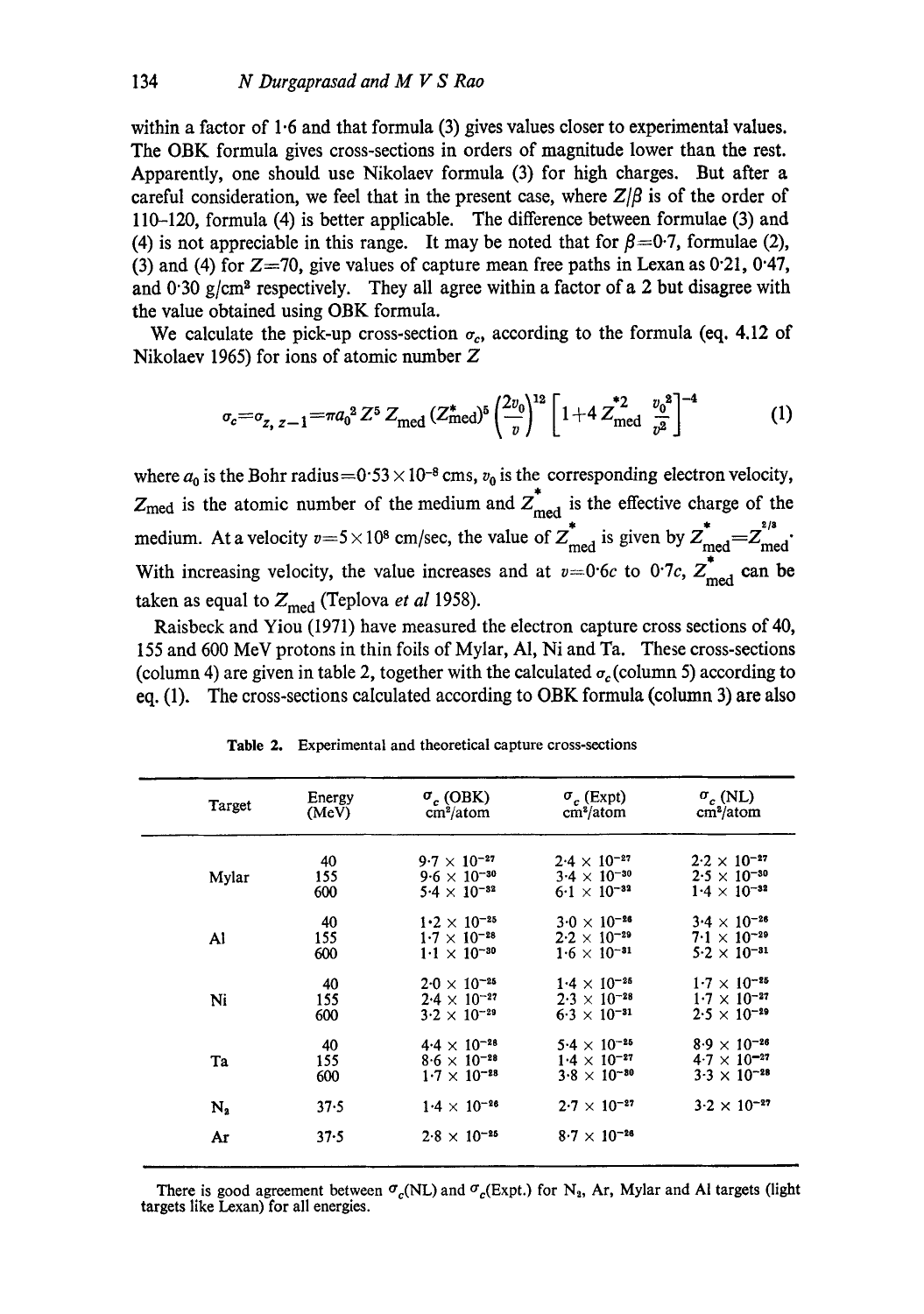given in this table. It can be seen from the table that eq. (1) predicts  $\sigma_c$  values close to those of experiments for  $N_2$ ,  $Ar_2$ , Mylar and Al targets (light targets like Lexan) for all energies including the one at 600 MeV. The agreement is better than with OBK formula.

2.1.2. *Radiative capture cross-sections:* The radiative capture cross-sections become important at high energies. Radiative capture can be considered as the reverse process of photoelectric absorption and should dominate at high energies. But at present, there are no experimental data to show at what energies it dominates. For this reason, we are not considering this cross-section for further discussion. If the radiative capture process dominates the nonradiative capture, it will only increase the capture cross-sections and will thus strengthen our argument that more electrons will be caputred.

#### 2.2. *Stripping cross-sections*

The stripping cross-section,  $\sigma_s$ , is calculated according to the formula (eq. 3.11) of Nikolaev (1965), for ions of atomic number Z,

$$
\sigma_s = \sigma_{z-1, z} = 4\pi a_0^2 \left(\frac{v_0}{Z_v}\right)^2 \left[Z_{\text{med}}^2 \left(1 + 0.55 \ln A\right) + Z_{\text{med}} \left(1 + 0.55 \ln B\right)\right] \tag{2}
$$

Here A is equal to the lesser of the quantities  $1.6V/ZV_0$  and  $Z/(2Z_{\text{med}}^*)$  and B is equal to the lesser of the quantities  $1.6V/Z V_0(1+1.6I_{\text{med}}/Z^2 \mu V_0^2)$  and  $Z/Z_{\text{med}}^*$ . Also  $I_{\text{med}}$ is the binding energy of an electron in the atom of the medium and  $\mu$  is the rest mass of the electron.

From these cross-sections, the mean free paths in g/cm<sup>2</sup> are calculated using the formula,  $\lambda = \sum [1/(n_i \sigma_i)]$  and taking into account Lexan molecular formula of i  $C_{16}H_{14}O_3$ . The values of number, n, per gm for C, H and O atoms used are  $3.8 \times 10^{22}$ ,  $3.3 \times 10^{22}$  and  $0.7 \times 10^{22}$  respectively. The density,  $\rho$ , of Lexan is 1.2 g/cm<sup>3</sup>.

Price *et al* (1975a) have noted that the capture and pick-up processes are important at these energies for such high charged nuclei and took the effective charge,  $Z_{\text{eff}}$ , of the particle into consideration, where  $Z_{\text{eff}}$  is given by the formula,

$$
Z_{\text{eff}} = Z \left[ 1 - \exp \left( -130 \beta / Z^{2/3} \right) \right]
$$

As we show later, we calculated the stripping and capture mean free paths and it is found, for example, that for Z=83 and  $\beta$ =0.678,  $\lambda$ <sub>s</sub>=0.059 g/cm<sup>2</sup> and  $\lambda$ <sub>c</sub>=0.076 g/cm<sup>2</sup> respectively. Thus they are of the order of two to three thicknesses of the sheets used. We argue that in such a case, contrary to the normal assumption, the charges do not attain an equilibrium value in these thicknesses. Instead, what one is observing here is a *snapshot* of the two processes taking place as they occur. Thus the formula (3) quoted above is not valid here. It will be applicable only when a large number of both types of collisions occur within the thickness used.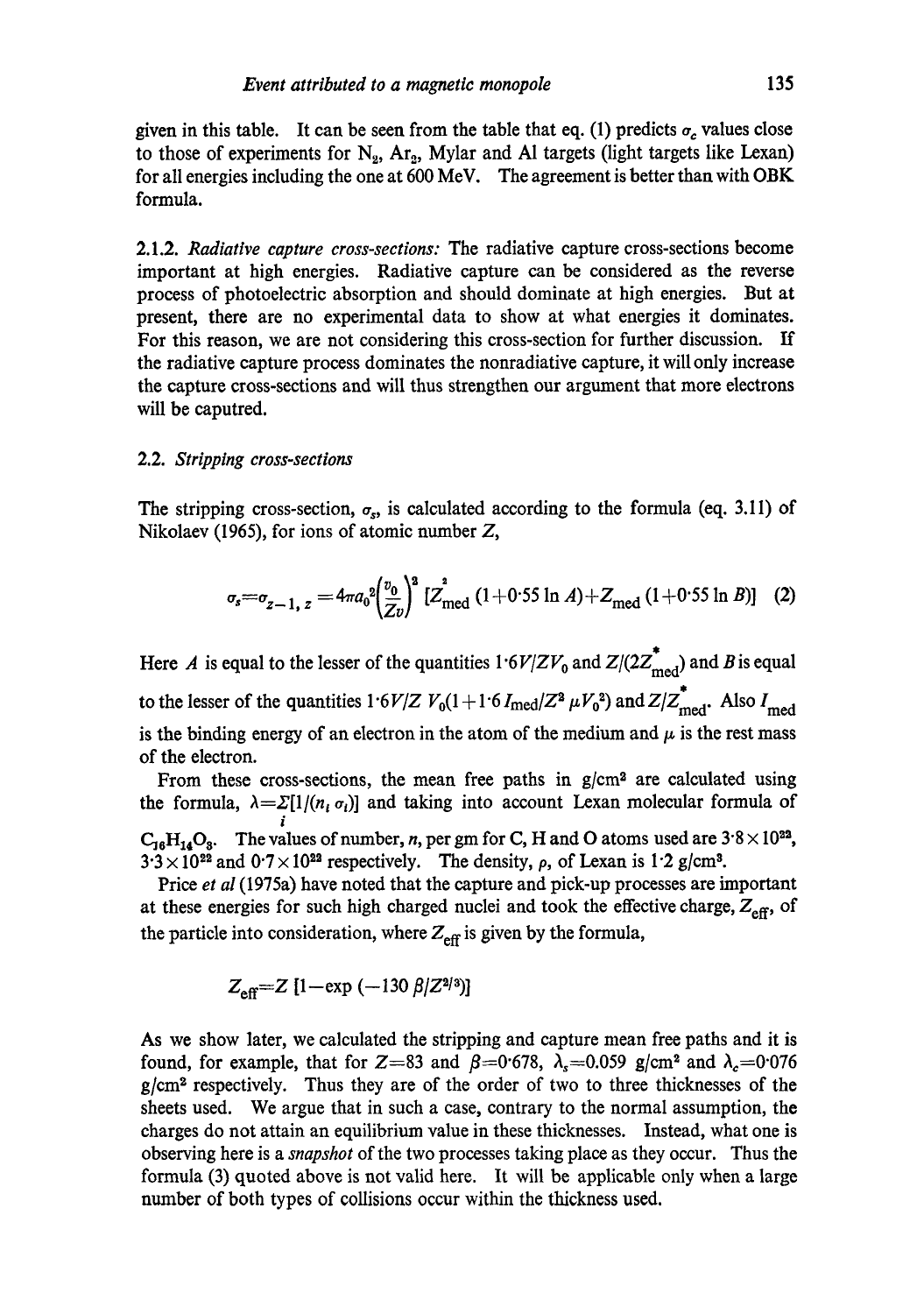## **3. Analysis of the event**

## **3.1.** *Approximate probability calculations*

**Price** *et al* **(1975a, b) have given a plot of the track etch rate (cone length per etching**  time) vs depth of the stack. The cone length or etch rate is proportional to  $(Z_{\text{eff}}/\beta)^n$ where *n* is taken in the present analysis as 4.0 and  $Z_{\text{eff}}$  and  $\beta$  are the effective charge **and velocity of the particle at the point. The experimental data given by Price** *et al*  consist of 56 points. The etch rate at the first point is  $2.91 \mu/hr$ . Three sets of the charge  $(Z_1)$  and velocity  $(\beta_1)$  at this starting point are assumed as follows for further **analysis: (1) 83 and 0.678, (ii) 78 and 0.637 (iii) 70 and 0.571. Then we calculate the**  value of  $(Z_2/\beta_2)$  at the second point, from the etch rate. From  $\beta_1$  and the matter traversed and the range-energy relations, we calculate  $\beta_2$  at the second point. Then from  $(Z_2/\beta_2)$  and  $\beta_2$ , we obtain  $Z_2$ . Proceeding in a similar way, we have calculated the 55 values of  $Z_n$  and  $\beta_n$  for the three cases of incident  $Z_1$  and  $\beta_1$ . The values  $Z_n$ **as a function of matter traversed are shown in figures 2a, b, c for the three cases.** 

The second case of  $Z_1$  and  $\beta_1$  selected by us is similar to that selected by Alvarez **(1975) and Fowler (1975) assuming the emulsion measurements to be not reliable.**  The third case of  $Z_1$  and  $\beta_1$  assumes that the velocity given by emulsion is correct. **The relevant mean free paths at the top and the bottom of the stack for the three cases are given in table 3.** 

**It is seen that in most cases the mean free paths, in general, are of the order of**  thickness of the sheets ( $\sim$ 0.03 g/cm<sup>2</sup>). It is also seen that the value of  $\triangle Z$  (decrease of charge from the top to the bottom of the stack) are 9, 11 and 16 for the three cases **considered.** 

It can be seen from figure 2 that the values of  $Z_n$  fluctuate around a mean value



**Figure 2. Charge Z, calculated for each of the experimental points of Price** *et al*  **plotted as a function of depth in the Lexan stack for the three different nuclei incident at the top of the stack.**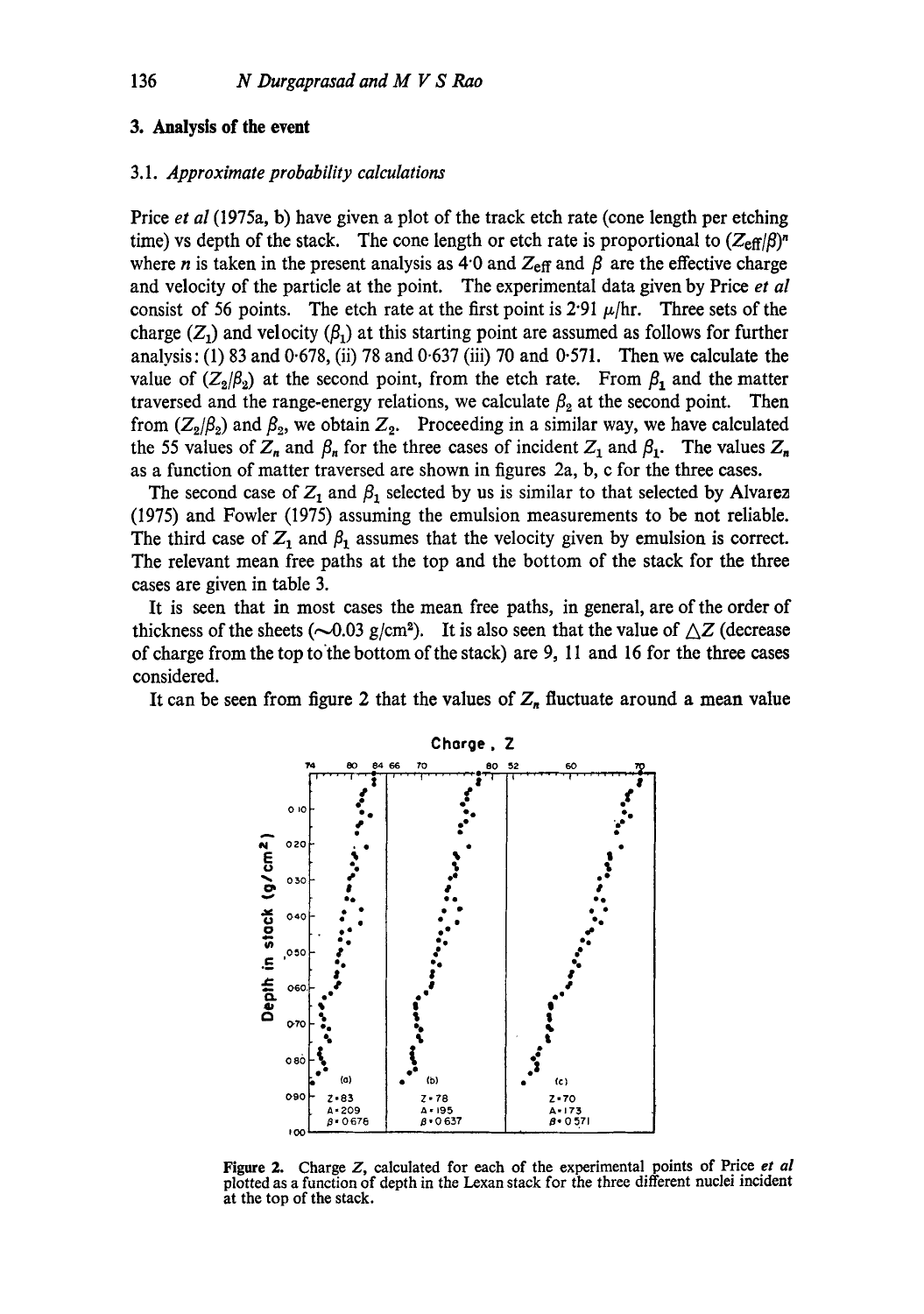| А. | At the top of the stack    |                |                |              |                                  |                                  |
|----|----------------------------|----------------|----------------|--------------|----------------------------------|----------------------------------|
|    |                            | Case           | $\overline{z}$ | $\beta_1$    | $\lambda_s$ (g/cm <sup>2</sup> ) | $\lambda_c$ (g/cm <sup>2</sup> ) |
|    |                            | 1              | 83             | 0.678        | 0.059                            | 0.076                            |
|    |                            | $\overline{2}$ | 78             | 0.637        | 0.046                            | 0.053                            |
|    |                            | 3              | 70             | 0.571        | 0.031                            | 0.024                            |
| В. | At the bottom of the stack |                |                |              |                                  |                                  |
|    |                            | Case           | $Z_{56}$       | $\beta_{ss}$ | $\lambda_{s}$                    | Λ.                               |
|    |                            | 1              | 74             | 0.607        | 0.037                            | 0.038                            |
|    |                            |                |                |              | 0.025                            | 0.020                            |
|    |                            | $\overline{2}$ | 67             | 0.552        |                                  |                                  |

Table 3. Relevant mean free paths

**Table** 4. Probability estimates using average mean free paths

| Case | Ź  |       | $\lambda_{\rm c}(g/cm^2)$ | $\lambda_c$ (g/cm <sup>2</sup> ) | ۸Z | Probability          |
|------|----|-------|---------------------------|----------------------------------|----|----------------------|
|      | 79 | 0.642 | 0.048                     | 0.054                            |    | $1.1 \times 10^{-2}$ |
| 2    | 73 | 0.596 | 0.035                     | 0.033                            | 11 | $2.3 \times 10^{-2}$ |
| 3    | 62 | 0.509 | 0.019                     | 0:011                            | 16 | $1.7 \times 10^{-3}$ |

indicating that both capture and stripping processes are important up to about half the Lexan stack thickness ( $\sim 0.4$  g/cm<sup>2</sup>) and later the capture process becomes dominant. This point can also be seen from the mean free paths given in table 3.

To calculate the probability of occurrence of such an event, we first calculated the mean values of  $\lambda_s$  and  $\lambda_c$  from an average value of  $\bar{Z}$  and  $\bar{\beta}$  obtained for the whole stack. From these mean free paths, we then calculated the probability of the particle emerging out of the stack (of depth x  $g/cm^2$ ) losing  $\Delta Z$  charge values (9, 11 and 16 for the three cases considered) in  $n$  collisions. This probability is given by the expression,

$$
P = \sum_{n} \frac{[\exp(-x/\lambda_{s})](x/\lambda_{s})^{n}}{n!} \times \frac{[\exp(-x/\lambda_{c})](x/\lambda_{c})^{n+\Delta z}}{(n+\Delta Z)!}
$$
(4)

where  $\lambda_s$  and  $\lambda_c$  are stripping and capture mean free paths.

In the present calculation, we have used  $n=1$  to 125. The probabilities thus obtained are shown in the last column of table 4 for the three cases.

It is thus seen that the probabilities, for the three cases of velocities considered, namely,  $\beta_1 = 0.68$ ,  $\beta_2 = 0.64$  and  $\beta_3 = 0.57$ , are 0.011, 0.023 and 0.017 respectively. From a survey of the total number of cosmic ray events of Z=70-83, Fleischer and Walker (1975) give the number of events for  $\beta_1=0.7$ ,  $\beta_2=0.65$  and  $\beta_3=0.60$ , as 14.4, 12.6 and 7.6 respectively. It is thus seen that the observation of the so-called monopole event in any one of these cases is not quite improbable. We now proceed with the estimates of the probabilities based on Monte-Carlo calculations.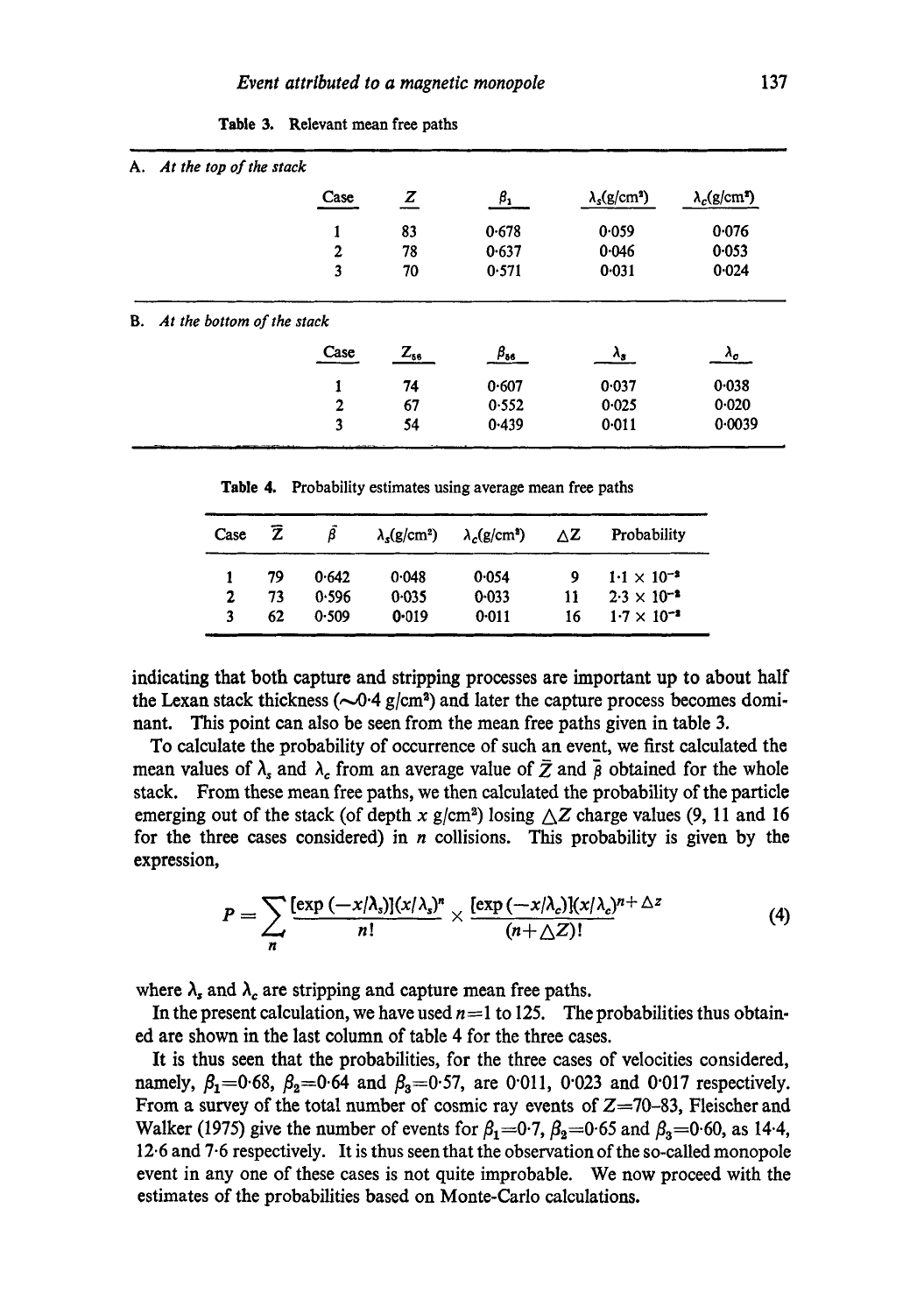#### **3.2.** *Monte-Carlo simulations*

**To see how these two processes of stripping and capture of electrons are taking place in the Lexan stack, we simulated the events by Monte-Carlo technique, which is described below. We start from the top of the main Lexan stack and assume that the nucleus at the point of entering the stack is completely stripped of electrons. At the**  point of entry, that is at the first point, we assume that the nucleus has a charge  $Z_1$ and velocity  $\beta_1$  and atomic weight  $A_1$ . The value of etch rate  $(V_t)$ , at this point was 2.91  $\mu$ /hr. We then allow the nucleus to pass through the Lexan stack (0.86 g/cm<sup>2</sup>) **of matter) and allow it to capture and lose electrons as it traverses through matter.**  The mean free paths  $\lambda_s$  and  $\lambda_c$  used for this purpose are those calculated as mentioned in section 2. The depths  $X_s$  and  $X_c$  in the stack at which the next stripping and **capture process takes place, starting from the first point are determined from the random numbers generated by the random number routine in the DEC-10 computer**  on which these calculations have been done. If  $X_s$  is smaller than  $X_c$ , the stripping process is supposed to have taken place and the value of  $Z_2$  is taken to be equal to  $Z_1$  $+1$ . If  $X_c$  is smaller than  $X_s$ , the capture process is supposed to have taken place and the value of  $Z_2$  is taken to be  $Z_1-1$ . The value of  $\beta_2$  was obtained from the energy **loss the particles suffered in traversing this distance. Using the new value of Z and**   $\beta$ , the corresponding mean free paths  $\lambda_s$  and  $\lambda_c$  are again calculated and the next **point and type of interaction were determined. For the sake of simplicity, the variation of**  $\beta$  **between two successive interactions is neglected for calculating the mean free paths. The calculations were repeated fill the particle escaped the stack of**  total thickness of 0.86 g/cm<sup>2</sup>. As the calculation proceeded, the values of Z and  $\beta$ 



**Figure 3. Monte-Carlo simulations of etch rate vs depth, (b), (e) and (d), in Lexan stack for three different nuclei undergoing stripping and capture processes. The dashed lines are the ' constant etch' rate lines explained in the text. The solid curves are obtained considering ionization loss only. At left (a) is shown the event of Price**  *et al.*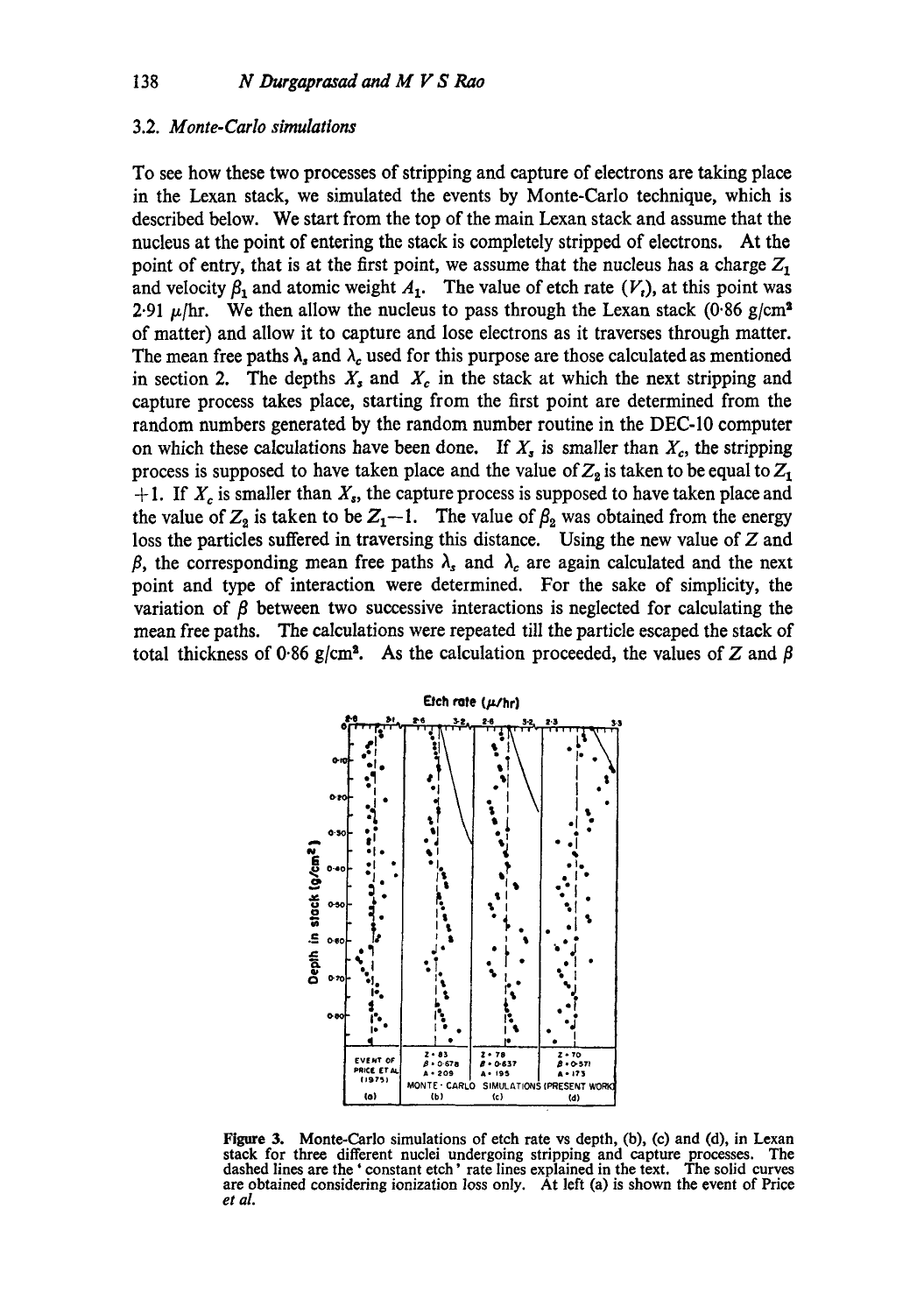corresponding to those depths at which Price *et al* made their measurements were also obtained. The corresponding values of the etch rates,  $V_t$  were then obtained assuming the relation  $V_t \propto (Z/\beta)^4$ . Thus the values of  $Z_n$ ,  $\beta_n$  and  $(V_t)_n$  for various depths were obtained. Monte-Carlo simulations were made for 1000 such events for three sets of values of  $Z_1$  and  $\beta_1$  mentioned earlier and given below: (i)  $Z_1=83$ ;  $\beta_1=0,678$ , (ii)  $Z_2 = 78$ ;  $\beta_2 = 0.637$  and (iii)  $Z_3 = 70$ ;  $\beta_3 = 0.571$ . The plots of  $(V_t)_n$  vs  $x_n$  obtained for three cases and for the most favourable events are shown in figure 3 together with the Price *et al* points. It can be seen from the figures that it is possible to simulate the monopole event by normal processes of capture and stripping of electrons.

**To** estimate the fit between the Monte-Carlo simulated curve and the experimental points of Price *et al* we obtained the values of  $V_{MP}^2 = \sum_{i=1}^{56} [(V_t)_M - (V_t)_P]^2$  where  $(V_t)_M$ and  $(V<sub>t</sub>)<sub>p</sub>$  represent the etch rates obtained at the same depth by Monte-Carlo technique and Price *et al's* experimental points respectively. It was found for case, (i) out of 1000 events, 29 events have  $V_{MP}^2$  values between 1 and 2 and 100 events between 2 and 3 and 108 events between 3 and 4. Similarly for case (ii), out of 1000 events, 8 events have  $V_{MP}^2$  values between 1 and 2 and 34 events between 2 and 3 and 85 events between 3 and 4. For case (iii), out of 1000 events, 4 events have  $V_{MP}^2$  values between 5 and 6. (Here it should be noted that the starting value of  $(V_t)_p$  was about 2.9 $\mu$ /hr). The value of the  $x^2$  could then be obtained from the relation  $\chi^{2}_{MP} = V^{2}_{MP} / (56 \times \sigma^2)$  where  $\sigma$  is the standard deviation.

For each of three cases, the Monte-Carlo event with the least  $\chi^2$  value for a fit to constant etch rate is chosen and shown in figure 3 along with the event of Price *et al*  (figure 3a). Also shown in the figure are the curves expected in each case in the absence of capture and stripping processes. The dashed lines in the figure are the ' constant etch rate' lines, the etch rate having a value equal to the average of all the points. It can be seen that the Monte-Carlo events resemble the event of Price *et al* very closely in the sense that they are scattered about the straight line in both directions. The rest of the events have a much wider scatter. Indeed events similar to our Monte-Carlo events should have been recorded if a particle with the proper Z and  $\beta$  values was incident on a stack similar to that of Price *et al* and are likely to be identified as due to a monopole. We may point out that the case with  $Z=70$  and  $\beta=0.571$  meets the requirement  $\beta$  -0.6 as imposed by the measurements on emulsion and Cerenkov films.

The probability that one of the Monte-Carlo events reproduces exactly the event of Price *et al* is of course very low, since this would imply asking for a certain number of interactions of each type at certain predetermined points. Here we take the view that it is enough to find a mechanism by which particles which are known to exist, can give rise to an event closely resembling that of Price *et al* with a reasonable probability.

In section 3.1 we have estimated approximately the probability of the event having  $Z_{56}$  values taking the average mean free paths for the whole stack. Here we estimate the same probability using the Monte-Carlo calculations. First we have calculated the probabilities of obtaining various values of  $Z_n$  in the Monte-Carlo simulations. Using the three values of  $Z_{56}$  obtained in section 3.1, namely 74, 67, and 54 respectively for the three cases, the respective probabilities were calculated and these charge values were obtained in 70, 127 and 40 cases out of 1000 simulated cases. Thus, we can say that these probabilities are 0.07, 0.13 and 0.04 respectively for the three cases.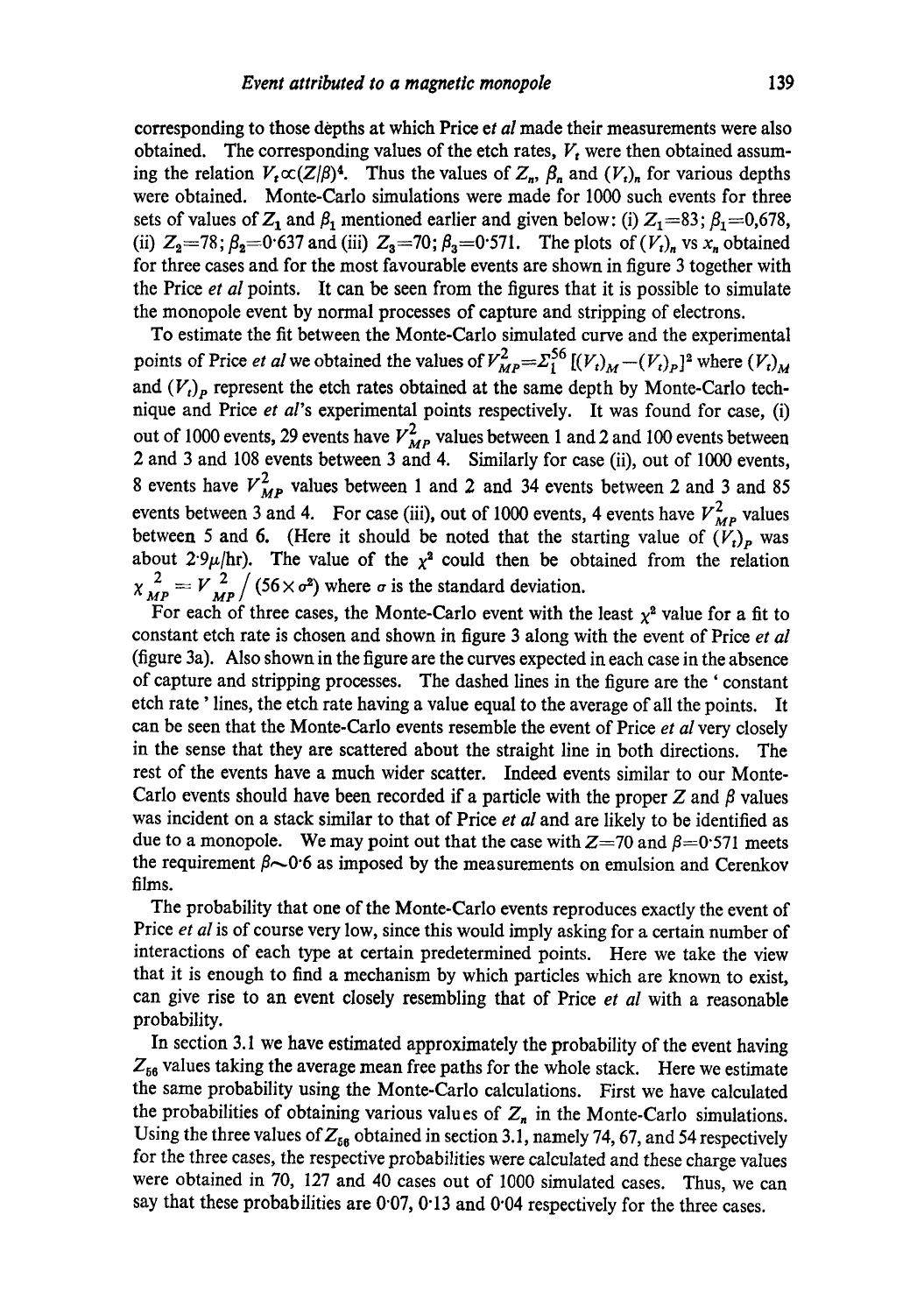We also wish to point out that besides the 56 points, indicating 56 measurements, made in the main Lexan stack, Price *et al* (1975a) gave two more points for the top Lexan stack. In the case of these points, which were not considered so far by the previous workers, the fit will be poor if we assume them as due to a monopole. The probability for the fragmentation hypothesis will also decrease. As shown by us in figure 3, using the Monte-Carlo simulations, the two points are attributed as due to a cosmic ray nucleus undergoing stripping process between the first and the second point. The capture process then is assumed to take place near the top of the main Lexan stack. In such a case, however, the  $Z_1$ , the value of the charge of the nucleus at the top of the main Lexan stack may not correspond to a completely stripped nucleus. Since the purpose of the present work is to point out that strippping and capture processes are important at this energy range, we have not attempted any further detailed calculation.

We also wish to point out here that for large values of  $Z$  and at velocities less than  $0.7c$  in plastic detectors of about  $200\mu$  thickness, the equilibrium charges have no meaning. The most probable values of  $Z_{56}$  in the three cases obtained were 74, 67 and 54 respectively and were less than the equilibrium charge values. This point should be borne in mind while analysing the low energy ultra heavy nuclei in plastics.

We would like to emphasize here that this comment applies only to cosmic ray particles having velocities less than  $\sim 0$ . To and does not apply to those having energy >1"5 GeV/n observed by Fowler *et al* (1970) and Price *et al* (see Israel *et al* 1975 for references). This point becomes evident if one calculates  $\sigma_c$  and  $\sigma_s$  values using the formulae given by Nikolaev (1965).

#### **4. Summary and conclusions**

We have considered for the first time the processes of electron capture and stripping at high velocities for high charges and calculated the probability of occurrence of the monopole-like events. We have also considered the three cases of charge values, namely  $Z=83$ , 78 and 70 at the top of the main stack and the probabilities for 'monopole-like' events were found to be 0"011, 0"023 and 0"017 respectively. We also found that the Price *et al* event could as well be simulated, using the Monte-Carlo method, assuming the stripping and capture of electrons to be the dominant processes, with probabilities of 0.07, 0.13 and 0.04 for the three cases respectively. We thus interpret the monopole event observed by Price *et al* as a cosmic ray nucleus of  $Z=$ 70-83 and  $\beta$ =0.6-0.7 passing through Lexanstack undergoing stripping and capture processes. These processes were not considered before by earlier workers. It is also pointed out that the analysis of the low energy ultraheavy nuclei made from balloon flights at high latitudes and from satellites and using plastic detectors have to be carefully made taking into consideration the facts mentioned here.

#### **Acknowledgements**

We thank Dr B V Sreekantan for his interest and the encouragement given to us during the course of the work. We thank Drs S Biswas, S Sarkar, T N Rengarajan and V S Venkatavaradan for various discussions we had with them.